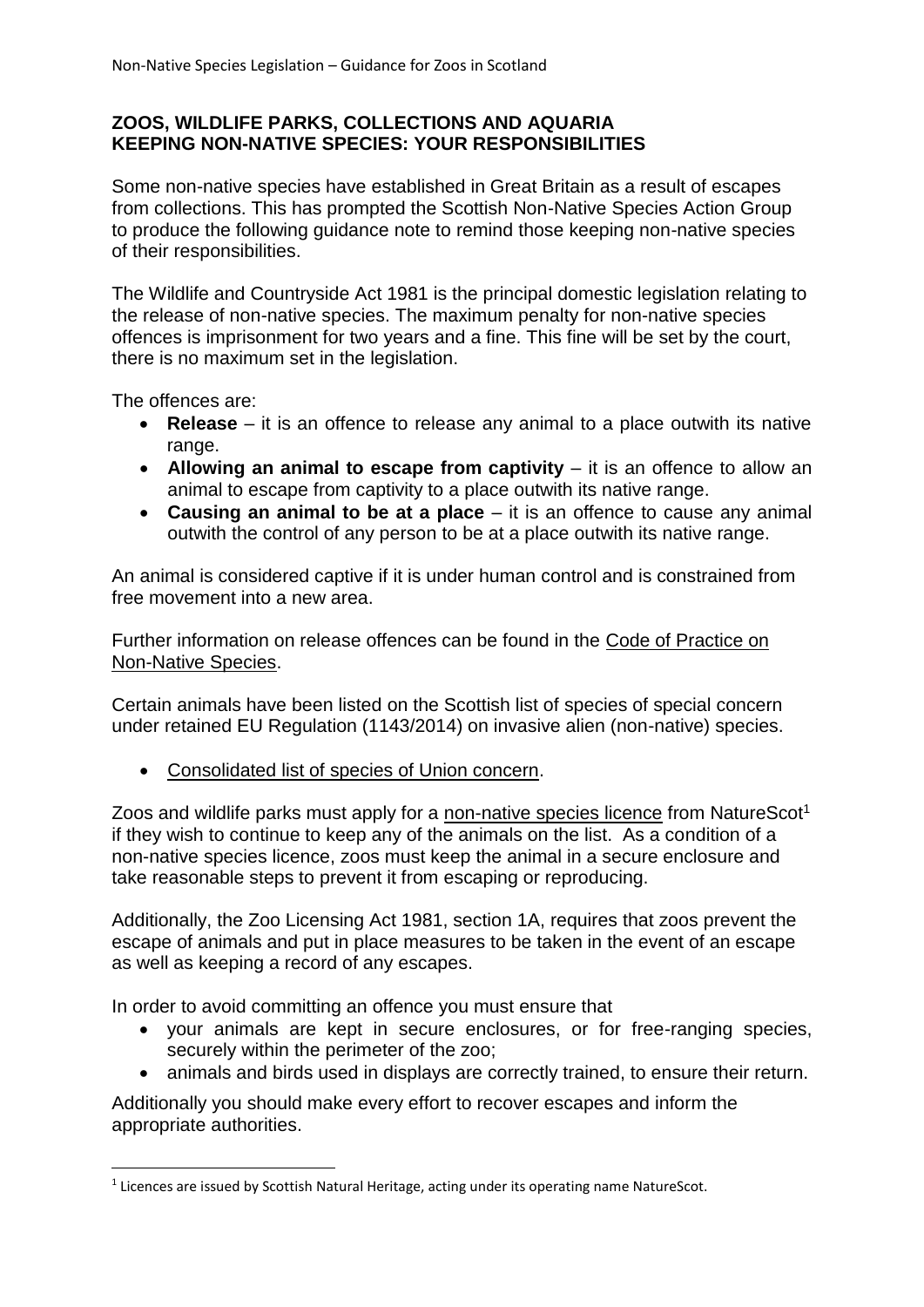## **1. Enclosures**

Other than when under the control of authorised staff, your animals must be kept in secure enclosures. It is your responsibility to ensure the enclosure is sufficiently secure to prevent escape.

The following is general guidance and is not a substitute for following industry good practice or expert advice.

Enclosures should

- have barriers designed, constructed and maintained to contain the animals;
- have gates and doors, kept locked, and that are as effective in containing the animals as the rest of the enclosure; and
- be free from any vegetation or other items which would aid escape.

Animals which can climb or jump should be kept in enclosures secure enough to prevent them from escaping. Trees should be regularly inspected and lopped or felled as appropriate to avoid them becoming an aid to animal escape or a threat to the integrity of the enclosure.

Digging or burrowing animals should be kept in enclosures so constructed as to avoid escape underneath barriers.

Enclosures should be sufficient to contain the relevant animal(s) securely. You should be able to demonstrate that this is the case, ideally by reference to industry standards or by evidence of expert advice. In situations where such expert advice is unavailable you should be able to justify the standard of facilities and demonstrate on what basis they were deemed suitable. Doing this may help to provide evidence that you have fulfilled your responsibilities should an escape still occur.

If enclosures are damaged, for example by flooding, they should be repaired as soon as possible and animals temporarily moved to undamaged secure enclosures while this is taking place.

### **2. Free-ranging species**

Animals maintained in a free-ranging state must not be able to leave the confines of walk-through exhibits, drive-through enclosures or, in certain circumstances, the perimeter of the zoo. For example:

- Free-range poultry may kept within the perimeter of the zoo provided they can be gathered for husbandry purposes.
- Waterfowl outwith enclosures must have their ability to fly restricted at all times.
- Drive-through or walk through enclosures must have adequate fences and secure gates or cattle grids at entry and exit points.